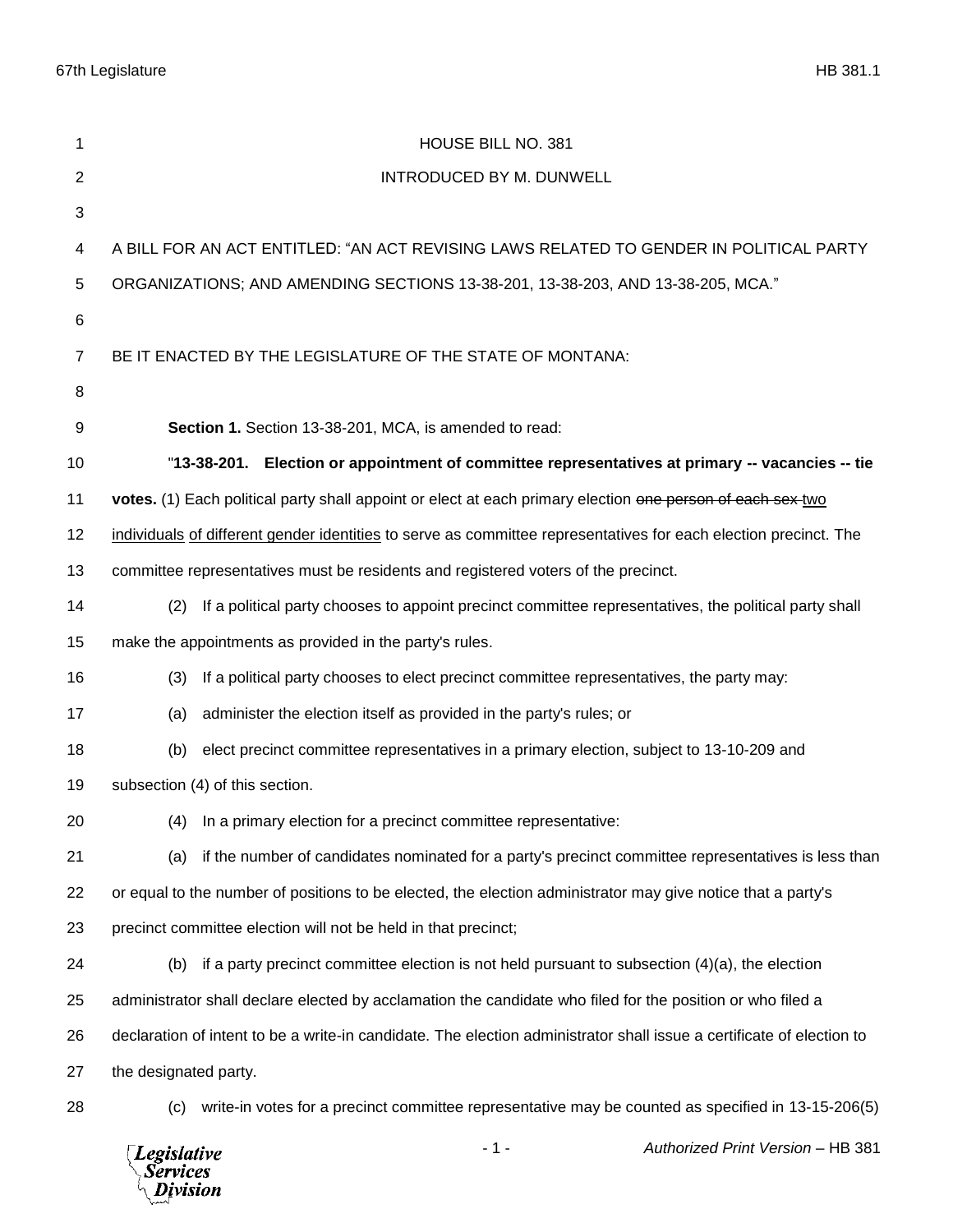## 67th Legislature HB 381.1

| 1              | only if the individual whose name is written in has filed a declaration of intent as a write-in candidate by the      |
|----------------|-----------------------------------------------------------------------------------------------------------------------|
| $\overline{2}$ | deadline prescribed in 13-10-211(1);                                                                                  |
| 3              | in the case of a tie vote for a precinct committee representative position, the county central<br>(d)                 |
| 4              | committee shall determine a winner.                                                                                   |
| 5              | Pursuant to 13-38-101, a vacancy in a precinct committee representative position must be filled by<br>(5)             |
| 6              | the party governing body as provided in its rules."                                                                   |
| $\overline{7}$ |                                                                                                                       |
| 8              | Section 2. Section 13-38-203, MCA, is amended to read:                                                                |
| 9              | "13-38-203. Powers of county and city central committees -- role of state central committee                           |
| 10             | where no county central committee exists. (1) The county and city central committee may:                              |
| 11             | make rules for the government of its political party in each county not inconsistent with any of the<br>(a)           |
| 12             | provisions of the election laws of this state or the rules of its state political party;                              |
| 13             | elect two county members of different gender identities of the state central committee, one of each<br>(b)            |
| 14             | gender, elect the members of the congressional committee, and fill all vacancies and make rules in their              |
| 15             | jurisdiction.                                                                                                         |
| 16             | (2)<br>If there is no county central committee, the state central committee shall appoint a county central            |
| 17             | committee."                                                                                                           |
| 18             |                                                                                                                       |
| 19             | Section 3. Section 13-38-205, MCA, is amended to read:                                                                |
| 20             | "13-38-205. Organization and operation of committee. (1) The committee shall meet prior to the                        |
| 21             | state convention of its political party and organize by electing a presiding officer and one or more vice presiding   |
| 22             | officers. The gender <i>identity</i> of the presiding officer and the vice presiding officer may not be the same. The |
| 23             | committee shall elect a secretary and other officers as necessary. It is not necessary for the officers to be         |
| 24             | precinct committee representatives.                                                                                   |
| 25             | The committee may select managing or executive committees and authorize subcommittees to<br>(2)                       |
| 26             | exercise all powers conferred upon the county, city, state, and congressional central committees by the election      |
| 27             | laws of this state.                                                                                                   |
| 28             | The presiding officer of the county central committee shall call the central committee meeting and<br>(3)             |